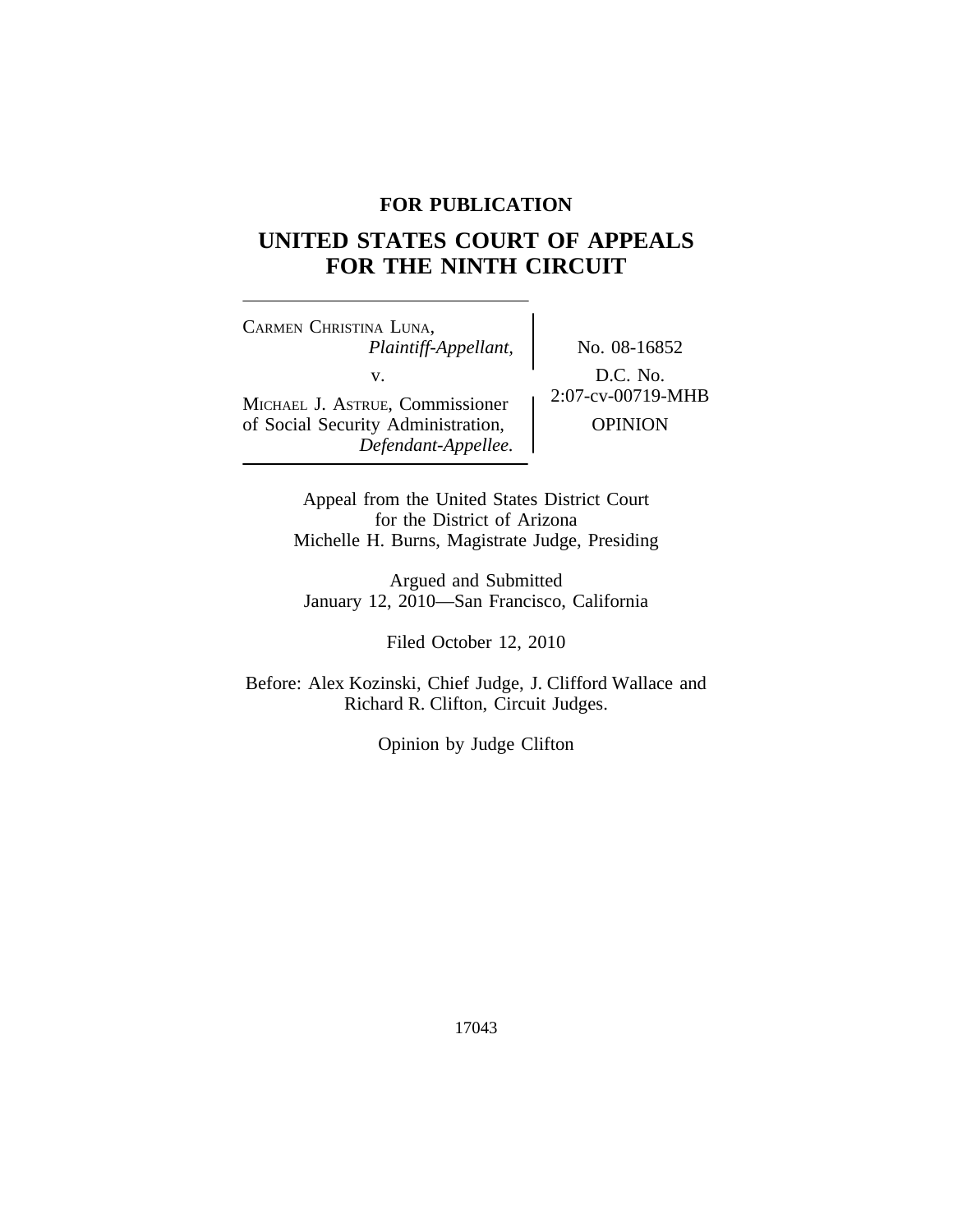# **COUNSEL**

Mark Caldwell, Phoenix, Arizona, for the appellant.

John J. Tuchi, United States Attorney, Phoenix, Arizona; Lucille Gonzales Meis, Regional Chief Counsel, Region IX, Theophous H. Reagans, Special Assistant U.S. Attorney, and Shea L. Bond (argued), Special Assistant U.S. Attorney, Social Security Administration, San Francisco, California, for the appellee.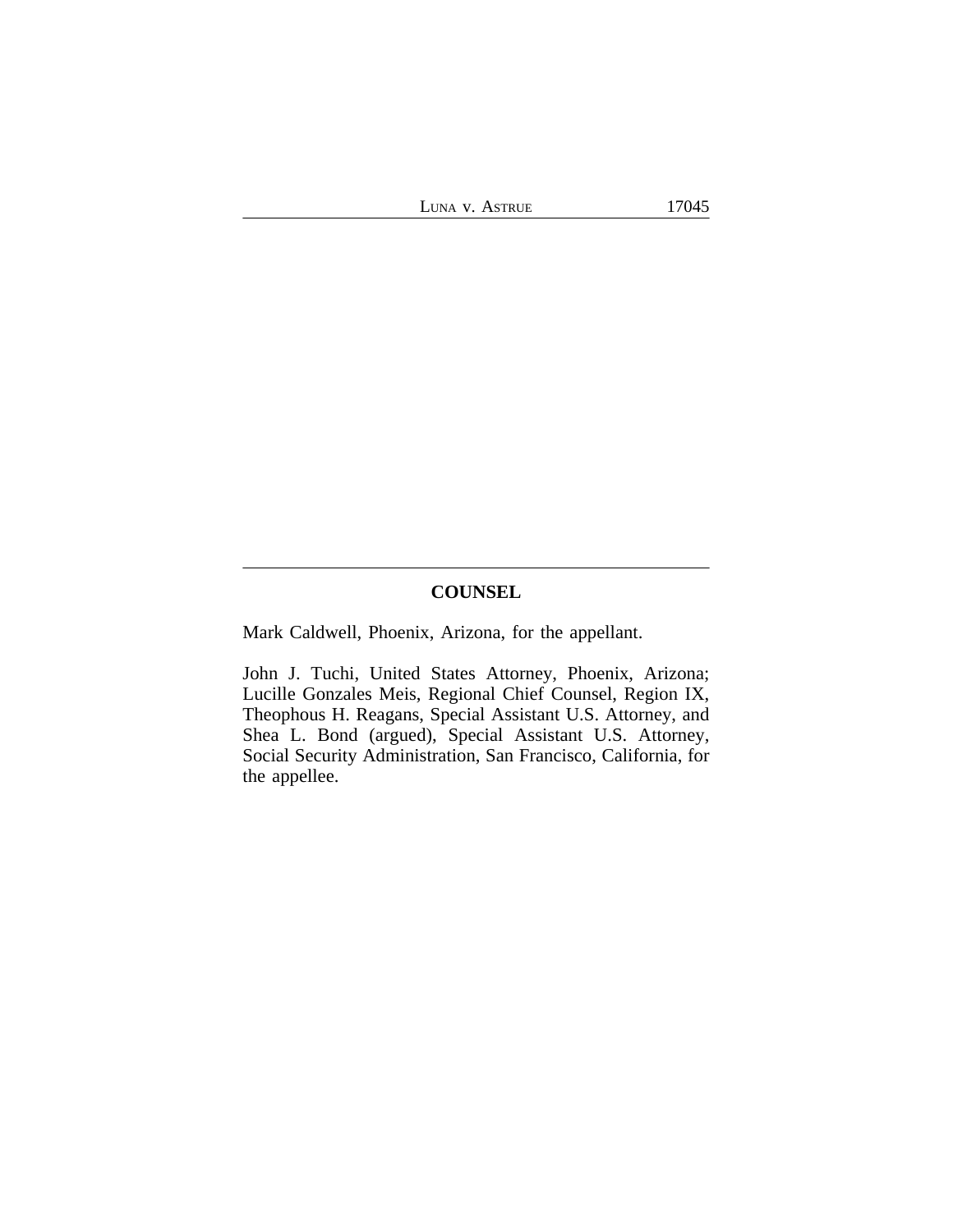#### **OPINION**

#### CLIFTON, Circuit Judge:

Carmen C. Luna applied for disability insurance benefits and supplemental security income in October 2003, and her application was denied after an administrative law judge ("ALJ") found that she was not disabled. That decision is the subject of this appeal. Luna subsequently filed a second application for disability benefits, which was successful. The Commissioner identified Luna's disability onset date as the day after her first application was denied. The district court ordered the matter remanded to the agency for further administrative proceedings to reconcile the Commissioner's initial denial of benefits on the first application with the Commissioner's later award of benefits. Luna argues that the proper remedy is a remand with an order requiring the payment of benefits for the time period relevant to her first benefits application based on the Commissioner's subsequent disability finding. We disagree and affirm the district court's judgment.

#### **I. Background**

Luna applied for disability insurance benefits, under 42 U.S.C. §§ 401-34, and supplemental security income, under 42 U.S.C. §§ 1381-83f. She alleged a disability onset date of November 30, 2002. After her application was denied, Luna requested a hearing before an ALJ and amended her alleged disability onset date to March 26, 2003. The ALJ denied Luna's claims on January 27, 2006, determining that Luna's impairments — multiple injuries due to a car accident, bilateral osteoarthritis of her knees with pain and limited range of motion, morbid obesity, fluid retention, anxiety with stress, depression, right ulnar neuropathy, and personality disorder — were not severe enough to meet or medically equal those listed in 20 C.F.R. Part 404, Subpart P, Appendix 1. While Luna had not performed substantial gainful activity during the relevant period, the ALJ determined that Luna had the resid-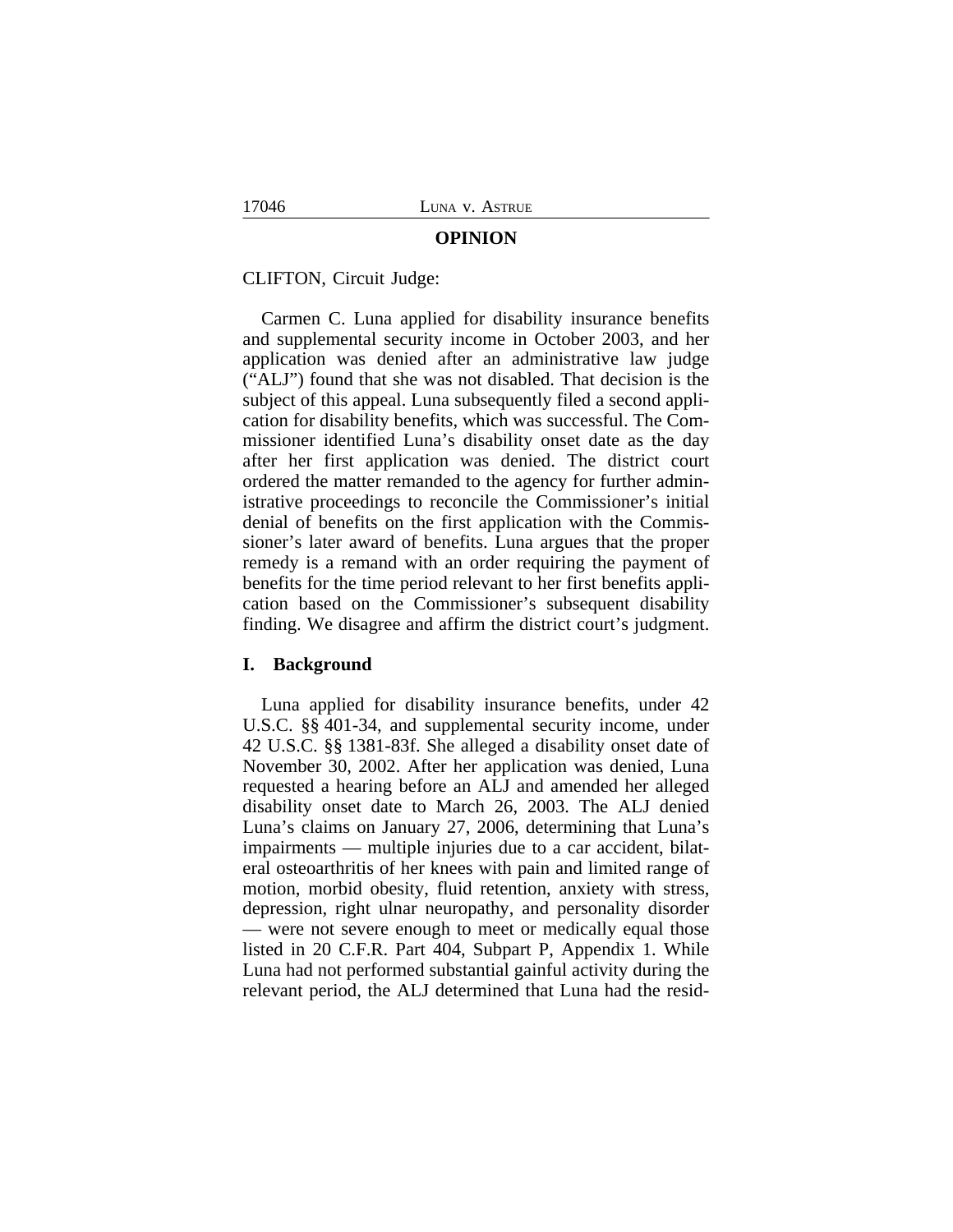| LUNA V. ASTRUE | 17047 |
|----------------|-------|
|----------------|-------|

ual functional capacity to perform sedentary exertional work with restrictions. The ALJ also determined that Luna was limited to unskilled work that merely required simple reading, writing and mathematical tasks. The ALJ then concluded that Luna could return to her past relevant work as a screw sorter. The Appeals Council denied Luna's request for review. Luna then filed a complaint in district court.

While Luna's first application was pending on appeal, Luna filed a second application for disability insurance benefits and supplemental security income, which was granted by the Commissioner on August 20, 2007. The Notice of Award indicates that the Commissioner found Luna disabled as of January 28, 2006, which is one day after the date Luna was found not to be disabled based on her first application. Luna did not provide any further information about the second, successful application.

Before the district court the parties agreed that the case should be remanded to the agency to reconcile the denial of benefits based on Luna's first application with the grant of benefits based on her second application, but they did not agree on the terms of the remand. Luna argued that the Commissioner's grant of benefits in response to her second application clearly indicated that she was disabled for the earlier time period covered by her first application as well, so the proper remedy would be a remand ordering that benefits be paid for that earlier time period. The district court instead granted the Commissioner's motion and remanded for further administrative proceedings to reconsider whether Luna was actually disabled during the period of time relevant to her first application. Luna appealed.

### **II. Discussion**

**[1]** The district court remanded for resolution of factual issues pursuant to 42 U.S.C. § 405(g), which states, "[t]he court may, on motion of the Commissioner of Social Security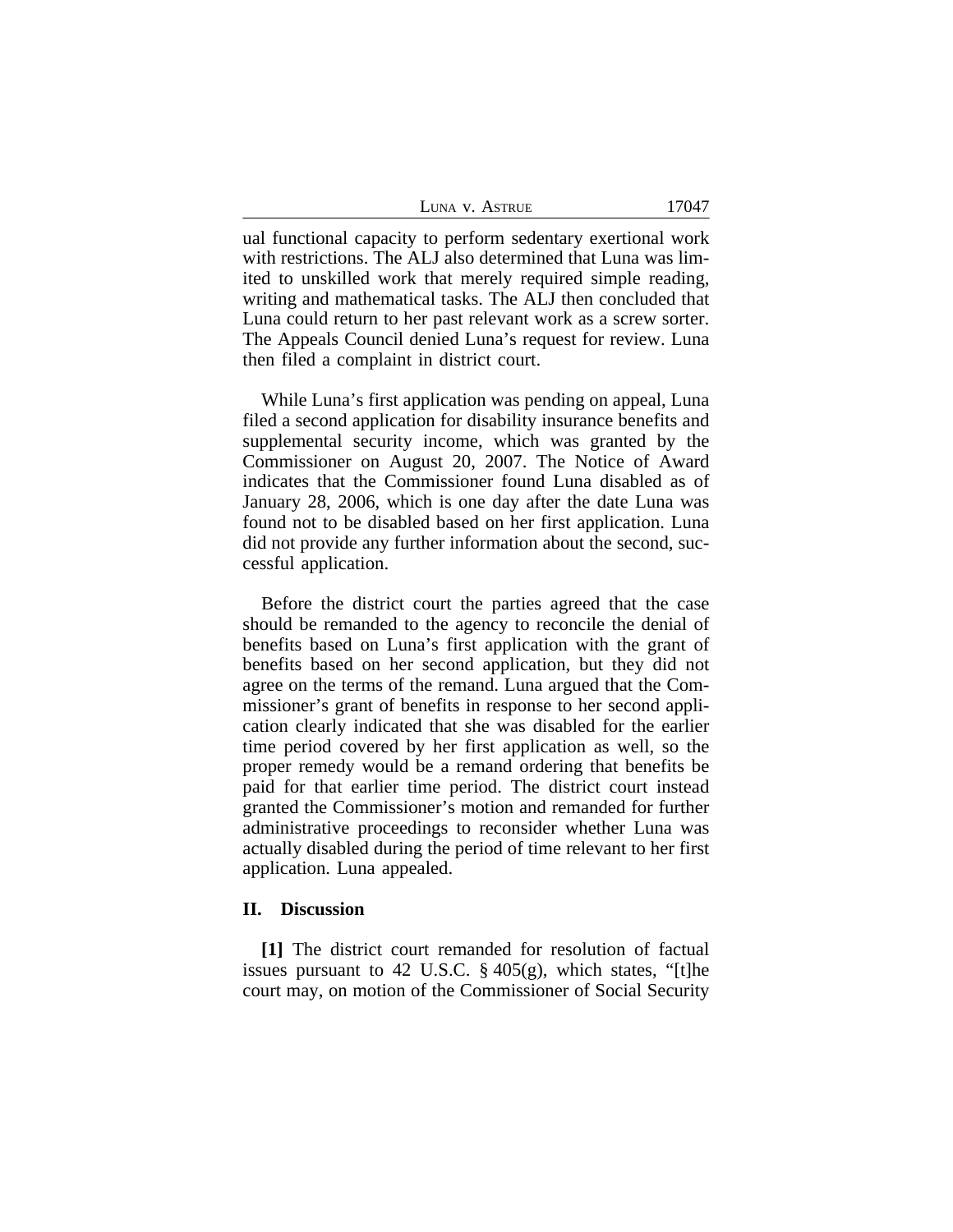17048 LUNA v. ASTRUE

made for good cause shown . . . at any time order additional evidence to be taken before the Commissioner of Social Security, but only upon a showing that there is new evidence which is material and that there is good cause for the failure to incorporate such evidence into the record in a prior proceeding." New evidence is material when it " 'bear[s] directly and substantially on the matter in dispute,' and if there is a 'reasonabl[e] possibility that the new evidence would have changed the outcome of the . . . determination.' " *Bruton v. Massanari*, 268 F.3d 824, 827 (9th Cir. 2001) (alterations and omission in original) (quoting *Booz v. Sec'y of Health & Human Servs.*, 734 F.2d 1378, 1380 (9th Cir. 1984)).

**[2]** The district court held that the finding of disability based on Luna's second benefits application was new and material evidence warranting remand for further factual consideration because it commenced at or near the time Luna was found not disabled based on the first application. The court cited a district court decision holding that an ALJ's award of benefits less than a week after the ALJ denied a claimant's first benefits application constituted "new and material evidence." *See Reichard v. Barnhart*, 285 F. Supp. 2d 728, 734 (S.D. W. Va. 2003). That case stands for the proposition that, "in certain circumstances, an award based on an onset date coming in immediate proximity to an earlier denial of benefits is worthy of further administrative scrutiny to determine whether the favorable event should alter the initial, negative outcome on the claim." *Bradley v. Barnhart*, 463 F. Supp. 2d 577, 580-81 (S.D. W. Va. 2006) (emphasizing the "tight timeline" from the denial of benefits to the grant of benefits).

**[3]** We agree. The "reasonable possibility" that the subsequent grant of benefits was based on new evidence not considered by the ALJ as part of the first application indicates that further consideration of the factual issues is appropriate to determine whether the outcome of the first application should be different. *See Booz*, 734 F.2d at 1380-81.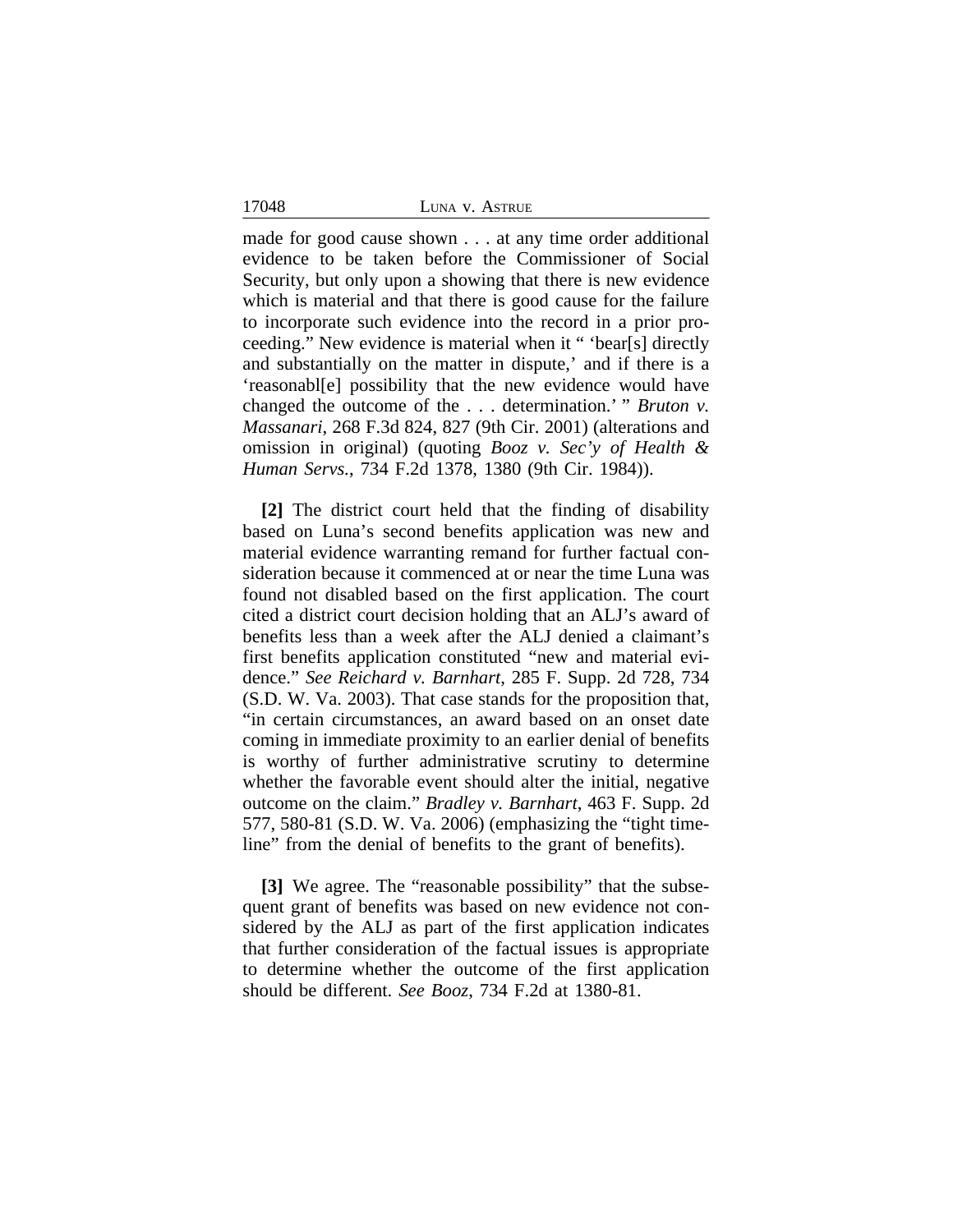| LUNA V. ASTRUE | 17049 |
|----------------|-------|
|----------------|-------|

**[4]** Although we have previously upheld the denial of a remand for further proceedings in somewhat similar circumstances, it was in a case where an initial denial and subsequent award were easily reconcilable on the record before the court. *See Bruton*, 268 F.3d at 827 ("In this case, Bruton's second application involved different medical evidence, a different time period, and a different age classification."). That is not true here. We cannot conclude based on the record before us whether the decisions concerning Luna were reconcilable or inconsistent. There was only one day between the denial of Luna's first application and the disability onset date specified in the award for her successful second application, but she may have presented different medical evidence to support the two applications, or there might be some other reason to explain the change. Given this uncertainty, remand for further factual proceedings was an appropriate remedy. *See Am. Bird Conservancy v. FCC*, 545 F.3d 1190, 1195 n.3 (9th Cir. 2008) ("The proper remedy for an inadequate record . . . is to remand to the agency for further factfinding.").

Luna also contends that the ALJ, in considering her first application, made several procedural errors by rejecting her symptom testimony and the opinions of a treating psychiatrist and an examining psychologist. She argues under the "creditas-true" doctrine that the court should hold this evidence to be credible and remand with instructions for immediate award of benefits. *See, e.g., Lingenfelter v. Astrue*, 504 F.3d 1028, 1040-41 (9th Cir. 2007). But applying the rule is not mandatory when, even if the evidence at issue is credited, there are "outstanding issues that must be resolved before a proper disability determination can be made." *Vasquez v. Astrue*, 572 F.3d 586, 593 (9th Cir. 2009). Here, there is such an outstanding issue: The ALJ did not reach the issue of when Luna's disability began, and the evidence she wants credited does not identify a particular onset date. *See Harman v. Apfel*, 211 F.3d 1172, 1178 n.7 (9th Cir. 2000). The district court did not err in remanding for further proceedings where "application of